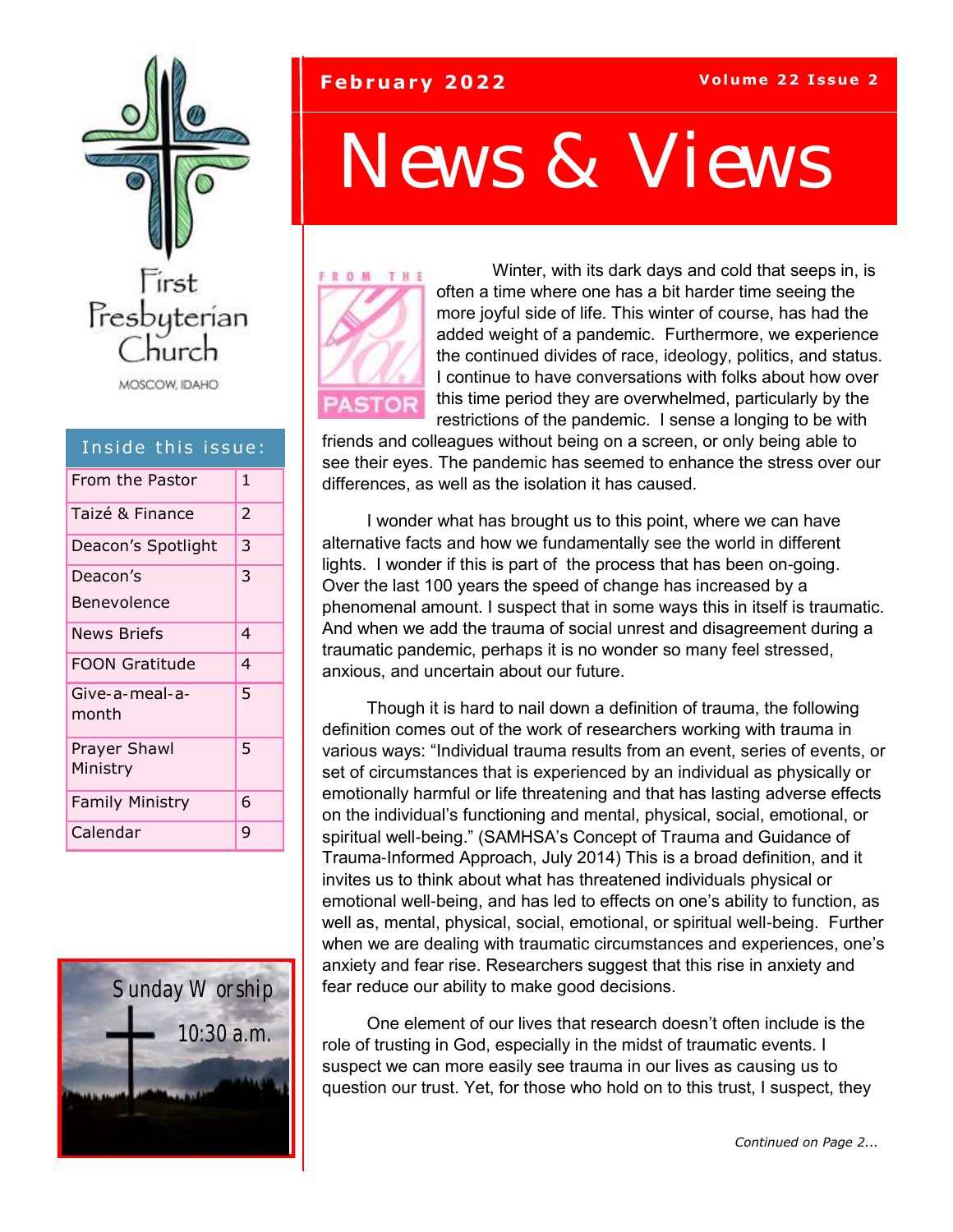### From the Pastor *...continued from Page 1*

have a bit of a different experience. I have seen trust in God in the face of the greatest mystery of human experience, death, as being a great comfort and even allowing folks to embrace their eminent death with hope. I believe our faith comforts and enables us to deal with the traumas of our age in a healthier way as well.

I know that in situations of anxiety, as I have been able to remember the trust and confidence I have in God, I have found a reduction in anxieties debilitating nature. While we may not hear exactly what we want to hear from God, we are invited to the way of God in Christ Jesus. And, that way, is the still more excellent way that Paul talks about at the very end of 1 Corinthians 12, and from which he launches into 1 Corinthians 13, the chapter about the nature and importance of love. While anxiety tends to heighten our problems with one another, Jesus invites us to a way of caring for one another that helps us support each other through our struggles. The pandemic's isolation created a barrier to some of the very personal support we give one another in fellowship. And, while I am hopeful that we will soon be able to have fewer restrictions on our gatherings, and the fellowship these gatherings offer, until then, I am reminded of the importance of our personal relationships with God.

In our busy, demanding lives, and in a general social milieu that does not see any effective influence beyond the material world in which we live, I wonder how we hold on to, and develop this personal relationship. I feel the strains of the world continuing to offer more questions about hope in this relationship. Yet, I believe it is in this relationship we find the real assurance we need, the realization of community, and the draw for us to go beyond ourselves, that we might care for our world and its people.

These have not been easy times. In these times of unease, we are challenged to assess what we really trust. I believe that our trust in God enables us to handle the uncertainties, the losses, and the conflicts with a greater grace than any other way I know. For it is from the source of grace, that we might find the ability to live graciously. And goodness knows, our world needs gracious ways of relating to one another. As we enter lent at the beginning of March, we will be invited to go deeper into this, our reflection on the grace given to us, and what it means for our lives in our times.

May the peace of Christ, the love of God, and the inspiration of the Holy Spirit, be yours,

Norman

#### **Taizé will start back on Wednesday, March 2nd!**

Come and join us for a peaceful, prayerful Wednesday evening services at 5:30 PM in the Sanctuary. Taizé is a time for music, contemplation, and prayer, and is a time to bring calm and refreshment to your week.

| <b>Finance Report</b>                       |                               |                             |  |  |  |  |  |  |
|---------------------------------------------|-------------------------------|-----------------------------|--|--|--|--|--|--|
| As of January, 2022                         |                               |                             |  |  |  |  |  |  |
| Receipts<br><b>Disbursements</b>            | Month<br>\$55,280<br>\$25,885 | YTD<br>\$55,280<br>\$25,885 |  |  |  |  |  |  |
| <b>YTD Surplus/(Deficit)</b>                | \$29,395                      |                             |  |  |  |  |  |  |
| Cash Balance (checking/savings)<br>\$96,291 |                               |                             |  |  |  |  |  |  |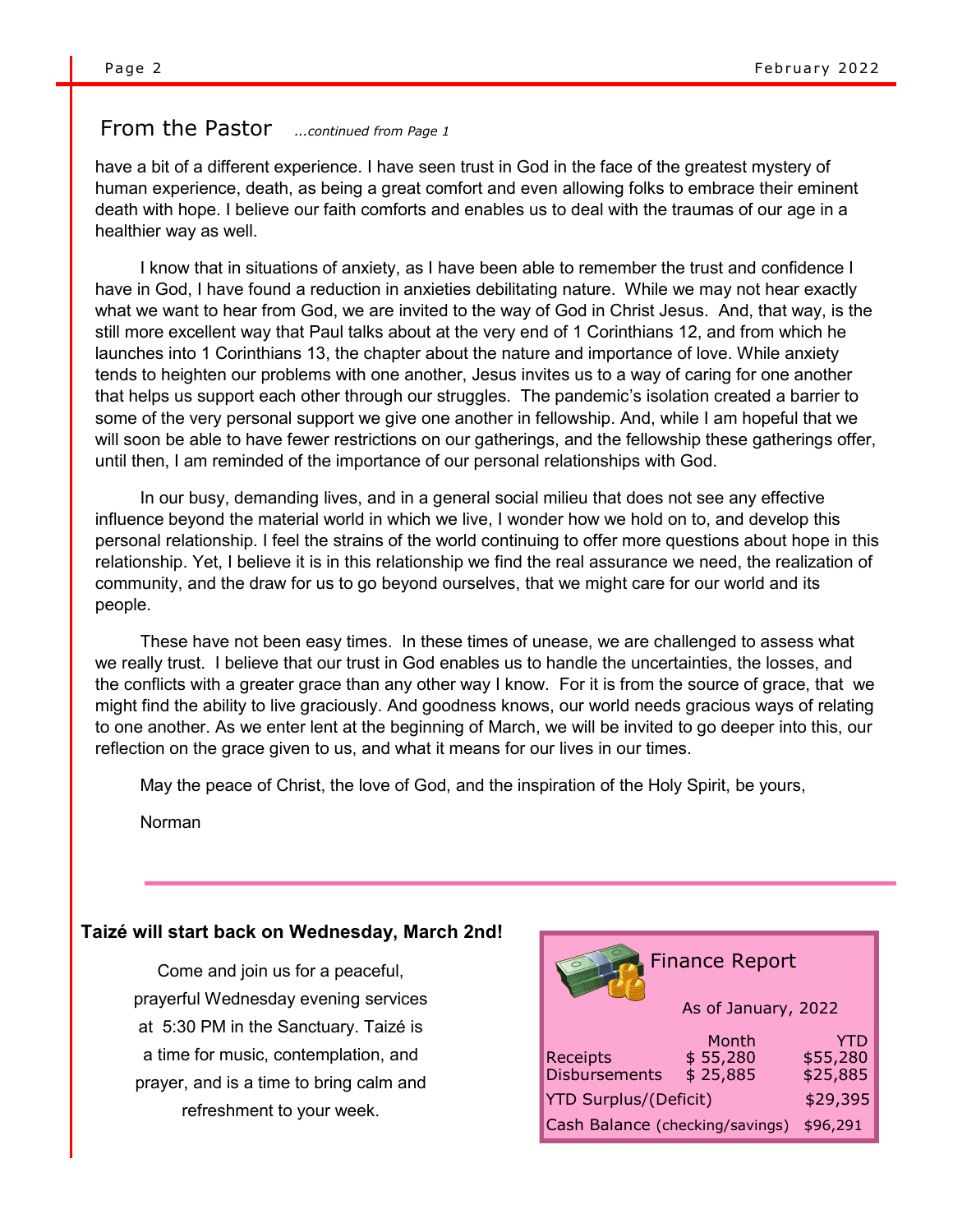# Deacon's Spotlight

For the February Deacon's Spotlight, I would like to present to you, Arturo Bieghler. Arturo was born and raised in Moscow and is one of the proud products of the Moscow School District. He is a recent graduate of Moscow High School. Arturo is currently, attending the University of Idaho and is a sophomore, in pursuit of a degree in Civil Engineering, which takes up the majority of his time. According to him, the Civil Engineering degree takes a tremendous amount of studying and labor. To supplement his income, he does work in one of the local McDonalds. So, when you go to McDonalds, ask for him and give him a big tip. He needs all the help he can get. However, he will take time out to play a



few bars on his guitar. Otherwise, he does not have much time for any extra curriculum activities.

Arturo started to attend the First Presbyterian Church's Youth Group when he was in  $6<sup>th</sup>$  grade. He remembers having lots of fun with Sydney Rozen and Jeremiah Nealon after he took over. Arturo says the most fun he had was when he was selected to be part of the mission group to Puerto Rico. He remembers sleeping in the Baseball Stadium and a Jr. high school.

His job title is "Videographer" in FPC's staff list, which he started in 2020. Essentially, he is in charge of making sure all the slides are in the correct order and running. He, also, in charge of making sure the camera is on the correct angle and on the correct person (when they are speaking, singing, playing instruments). The utmost crucially, making sure the sound is at an appropriate level for the online streaming of our Sunday Services.

He is one-half of the invisible duo in our staff member on Sunday mornings. We are extremely glad to have such an expert in our staff.

Thank you Arturo for all of your hard work.

Manny Sheibany, Deacon

### Deacons Benevolence

January's Benevolence offering will be going to Avista Utilities', Project Share. Project Share is a community fund that helps keep homes warm through crisis

situations like a sudden loss of income, expensive medical costs, malfunctioning heating equipment and other unforeseen circumstances that deplete available funds and make it difficult to pay household energy costs. The program is a partnership between utilities, fuel vendors and community action agencies that provide emergency energy assistance to qualified households that have exhausted all other energy assistance resources.



Offerings may be put in the offering plate or mailed to First Presbyterian Church (marked January Benevolence), or you give online using the Tithe.ly app or the "Give" button on our website at fpcmoscow.org.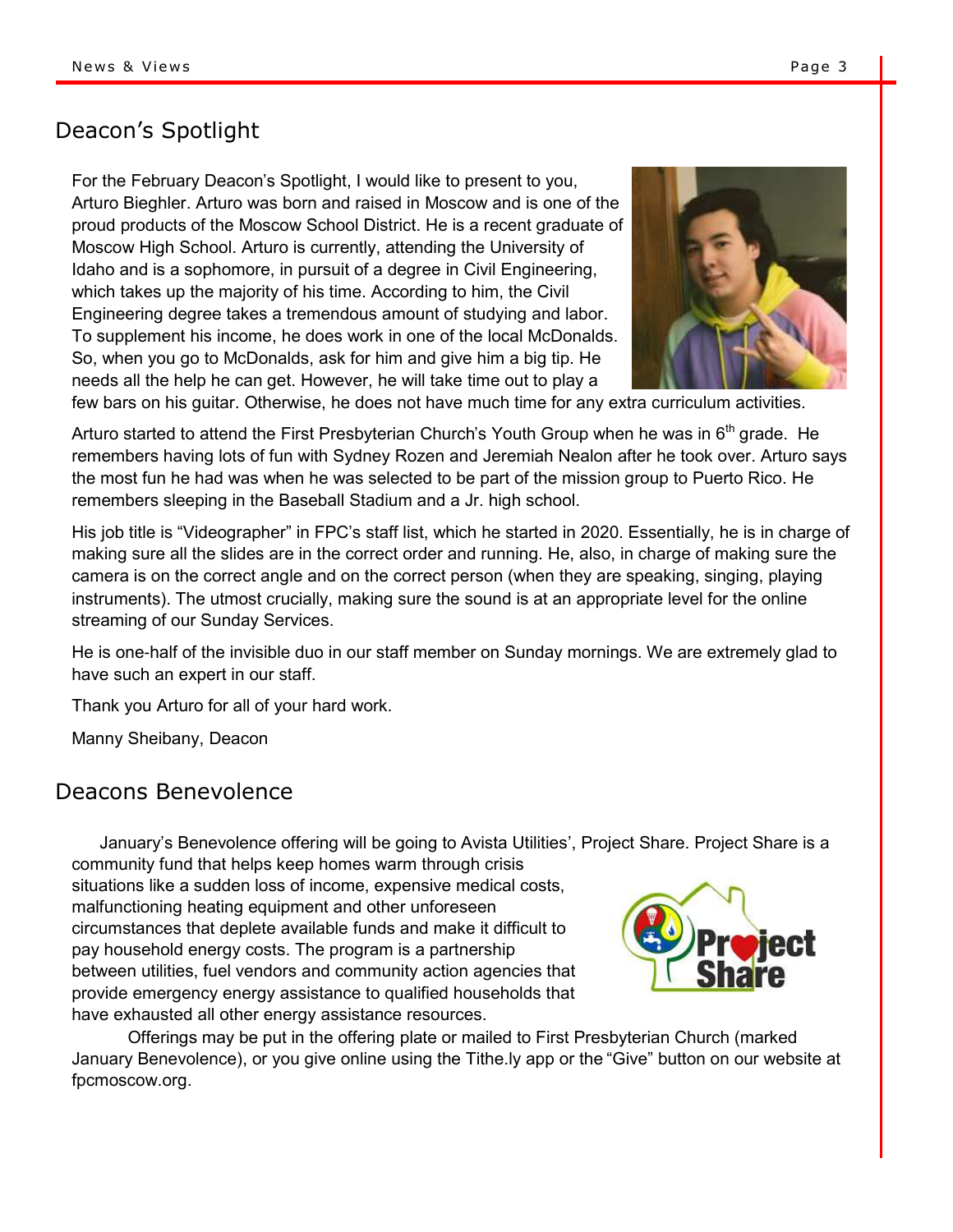## News Briefs



# **WE URGENTLY NEED A SCOUT CHARTERD ORGANIZATION REPRESENTATIVE**

The Chartered Organization Representative (COR) is the direct contact between the troops and First Presbyterian Church, and signs off on all adult leader applications. This individual will also be a member of the district committee and a voting member of the local council. For further information contact Lauren in the office, or Troop Committee Chair Ben Bailey at bcbphone@gmail.com.



## **Bible Project Bible Study Groups**

The men's Bible Project group is meeting again via zoom on Wednesdays at 10:30 AM, you can contact Lee Rozen for more information. The women's Bible Project group meets on Thursday's at 10:00 AM in the church library, and will reconvene on February 24th. Contact Kathy Pitman for more information.

# **FOON Gratitude Tree**

I am thankful for you.

Our goal is for you to eat yummy pizza.

And for you to know that we want good things for you.

#### FOON

There are various leaves that can be attached to our Gratitude Tree.

Please write what you like and are thankful for about FOON. Choose pens, pencils or markers to write out your thanks.

Sign your first name, too, if you want.

We would love to put this gratitude tree in the church to show our thanks to the people who bring treats, buy soda and pay for all this delicious pizza. We want to show how much we are thankful for them.

I want you to know that I am thankful for you. Our goal is for you to eat yummy pizza. And for you to know that we want good things for you.

#### **Gratitude Responses**

- I'm thxful for foon.
- Free pizza (multiple)
- Free pizza and soda
- I'm thankful that every week I can have

something to be excited for on Wednesday.

- I'm thankful for my friends at foon.
- The pizza is good.
- I'm thankful for the people that provide the pizza.
- Thanks for the free food so I'm not hungry.
- I am thankful for the tasty food.
- As an adult that helps, I enjoy seeing all the cheerful kids.
- I am thankful for being able to hang out with friends here.
- I am thankful for cheese. It's good
- Thank you for the pizza. It's yummy! :)
- Thank you whoever funded this. The food was good.
- I am thankful for friends and food to take home.
- I'm thankful for the kindness of people in Moscow. Ryan
- I am thankful for Julie. :)
- Jokes and comedy
- I'm thankful for pepperoni cuz it's great.
- I'm thankful that I can make high school students happy with food and drink.
- I'm thankful for the team of people that makes FOON possible: setting up, serving, cleaning up. And the team bringing treats, donating drinks, funding pizza.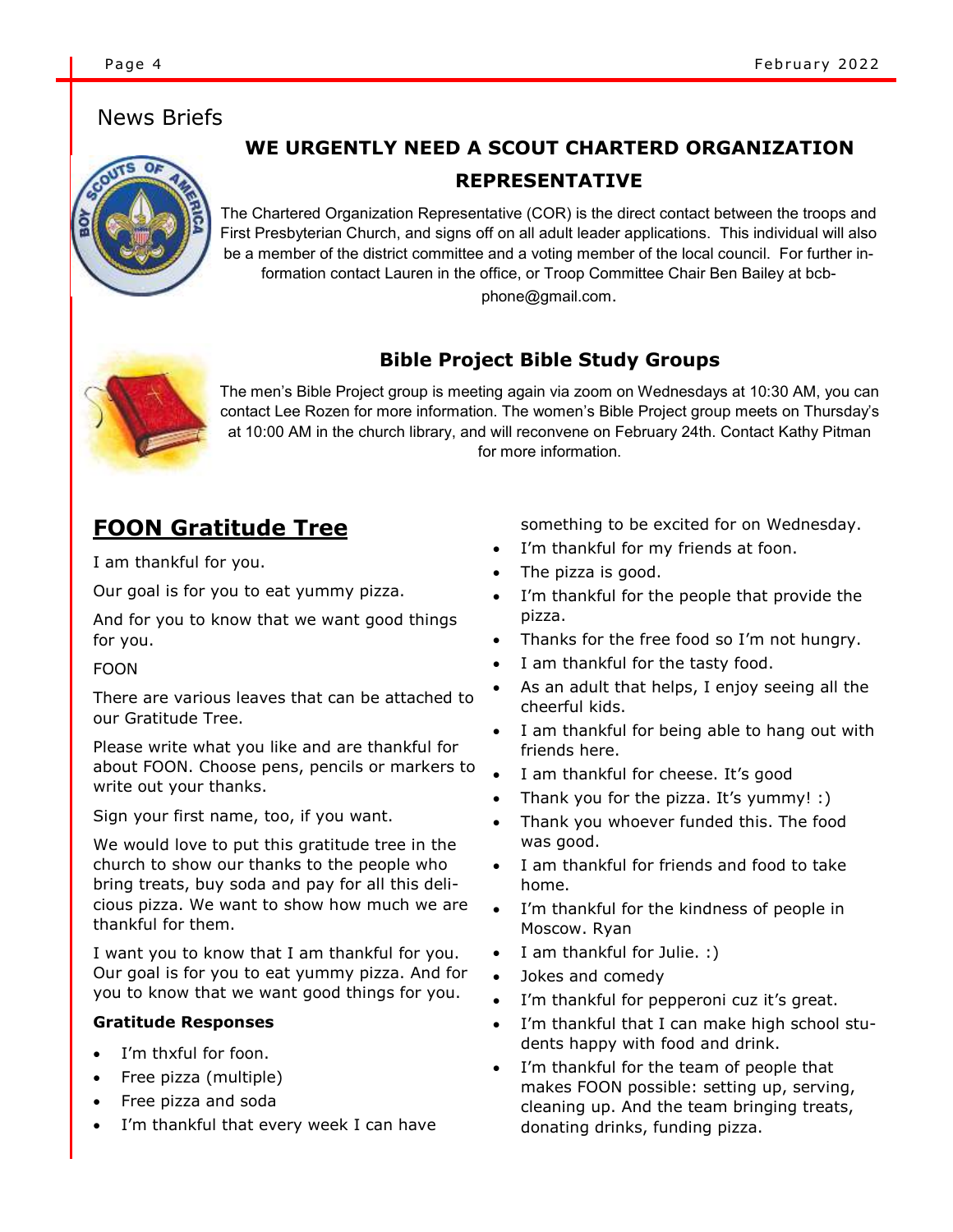# **Give a Meal a Month**

As we begin our 6th year taking part in the Give a Meal a Month (GAMAM) ministry, I would like to once again share its beginning. The GAMAM ministry began in 1988 as part of the Mission Outreach of Ministry of Webster Groves Presbyterian Church in Webster Groves, Missouri. Their local food bank needed a balanced meal of canned food that could be easily delivered in a bag. The Webster Groves congregants "passed the hat" to pay for bright yellow bags and a logo was designed. On the first Sunday in June of 1988, the GAMAM program was introduced to the congregation. Soon, churches of all denominations throughout Missouri and many states beyond adopted the GAMAM ministry.

 The general concept is to provide a nutritionally complete meal of canned and other non-perishable foods in on convenient bright yellow bag. A different menu card for each month is placed along with the bright orange bags on a small rack in the Narthex. Parishioners may pick up a bag or two—do their usual grocery shopping a fill a GAMAM bag too. The bags are returned to FPC and placed in the Food Bank box by the pastor's office. Bags are available to be given to those in need, distributed to our Pastors Pantry, Home Start clients, as well as the local Food Banks. We have also given bags to the Campus Christian Center and a few other sites in Moscow. So, let's all grab a bag and help our neighbors in need.

*If you give food to the hungry and satisfy those who are in need, then the darkness around you will turn to the brightness of noon. -*Isaiah 58:1

~Ellen Johansen

# **Prayer Shawl Ministry**

The Prayer Shawl Ministry began at FPC in the summer of 2018. There are 10-12 individuals who

faithfully take part in this ministry outreach. Although we haven't been meeting in person since Covid restrictions, the ministry continues. Shawls are knitted or crocheted, prayed over and presented to those in need of encouragement, healing or those dealing with grief. The shawls are intended to be symbolic of God's loving embrace, bringing comfort and peace to those who receive them. In addition to shawls,



one of our members has contributed many chemo caps, to be given to individuals who are going through chemotherapy treatment. 2021 was a year of sharing this outreach ministry by giving out 16 shawls and 2 chemo caps. If you are interested in participating in this ministry, we would love to have you join us. Please contact Ellen Johansen at 208-301-1931.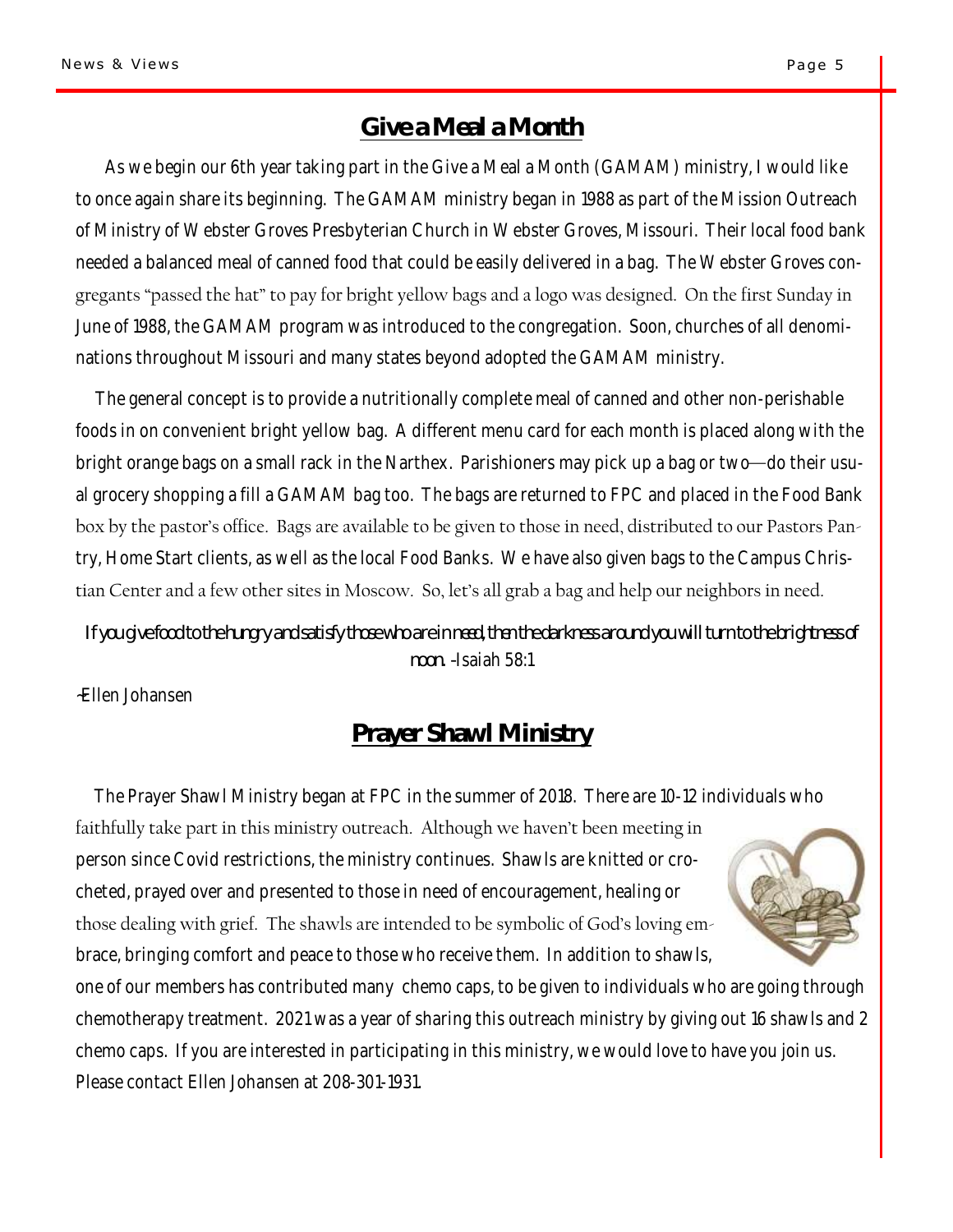#### Julie Hopper, Director of Family Ministry familyministryjulie@gmail.com

How can it already be February!?! My January raced by, fueled by snow days and work-at-home days with a sick child. That gave me the opportunity to have online Sunday School one week. At this point, this was fun and nostalgic, but I'm glad we're not doing it every week! We also had four weeks of FOON in January, and my fabulous crew of volunteers did a great job running the whole show the week I was stuck at home. January has also included a large number of Covid cases in our community, which we hope will decline significantly as we move through the month of February.

In Family Ministry, we seem to be at an in-between time. Christmas is over, Lent is looming, and Easter will be here before we know it. But for now, we are just keeping going on the basic activities. Children's church continues, and the kids are learning about things Jesus did from the book of Luke. We're still waiting for a safe and effective vaccine for our youngest congregation members.

FOON is going strong, and we alternate between serving the kids indoors or outside, depending on the weather. Thank you everyone who supports this ministry. There are a lot of you! Almost 20 people have signed up to help provide treats between January and the end of the school year. There are four to five of us every week to set up, fetch pizza, serve and clean up. The entire congregation is part of the general FOON budget, yet, on its own, this would not be enough to keep us going. Thank you to all who donate extra funds to cover the cost of pizza, and thank you to everyone who has dropped drinks by my office.

It's hard to describe what is so great about FOON. Feeding these high school kids is fun. They are happy and appreciative. We have this chance to have contact with them and get to know them just a bit over the weeks. It's not quite as personal as being their barista, but we start to anticipate their pizza orders. For example, our pineapple pizza boy was missing last Wednesday, and we noticed his absence. I'm always tired afterwards, but whether we are in the basement or on the front lawn, it's a fun experience. I wish everyone in our FPC community could have the chance to participate. Of course, even if you can't be there with us to hand out pizza, you can pray for these high schoolers. You can pray for me and the others who help serve. You can give to our pizza fund or drop off drinks at my office. This outreach is from our whole church family.

Because of the current high Covid rate in the community, I'm working with Harper to plan an online youth meeting. We're planning an online youth event where we can do something "together" via Zoom. We're also working on an in person meeting for when the Covid rate is lower. The fluctuating realities of the Covid pandemic are giving us opportunities to experiment with various options.

The good news is that Covid is not preventing us from caring for one another. We can continue to express gratitude, encourage one another and pray for the people in our church and community. And we can also look forward to warmer spring weather and the chance to gather outdoors for fun and fellowship.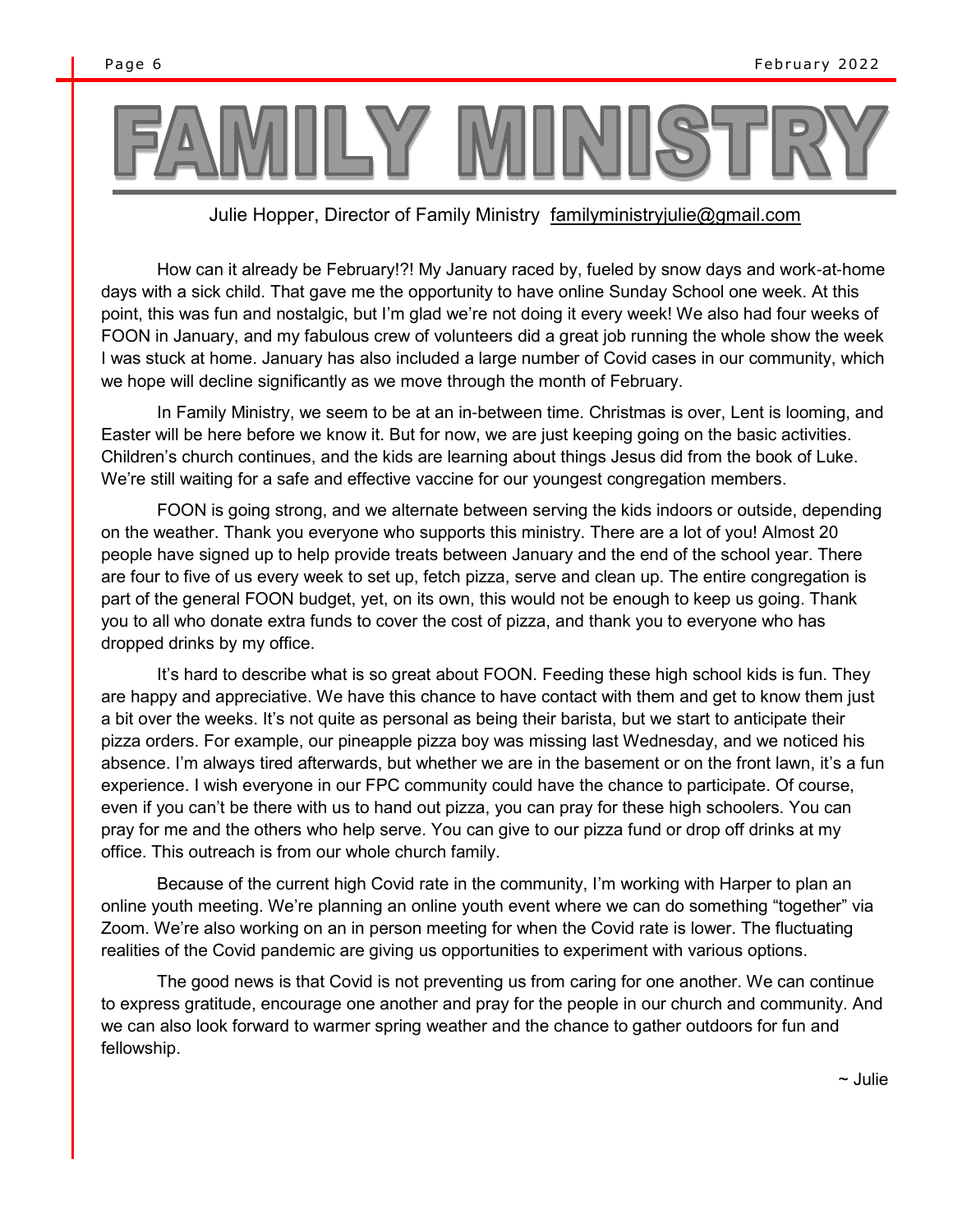# **February 2022**

| Sun                                                                  | Mon                                                              | Tue                                                                                                                                                                                                                                        | Wed                                                                                                                                                                                                              | Thu                                                            | Fri                                                      | Sat                                                                             |
|----------------------------------------------------------------------|------------------------------------------------------------------|--------------------------------------------------------------------------------------------------------------------------------------------------------------------------------------------------------------------------------------------|------------------------------------------------------------------------------------------------------------------------------------------------------------------------------------------------------------------|----------------------------------------------------------------|----------------------------------------------------------|---------------------------------------------------------------------------------|
| 6<br>10: 30- Worship<br>and Children's<br>Church<br>$1 - FNB$        | $\overline{7}$                                                   | 1<br>7: 30-4- Clas-<br>si cal Conver-<br>sati ons<br>8-11:30- Organ<br>use<br>2-4:30 Organ<br>Use<br>$6:30-$ Scouts<br>8<br>7: 30-4- Clas-<br>si cal Conver-<br>sati ons<br>8-11:30- Organ<br>use<br>2-4:30 Organ<br>Use<br>$6:30-$ Scouts | $\overline{2}$<br>10-12- Organ<br>use<br>10: $30 -$ Men's<br>Bible Project<br>on Zoom<br>2-5:30- Organ<br>Use<br>9<br>$10-12-$ Organ<br>use<br>10: 30- Men's<br>Bible Project<br>on Zoom<br>2-5:30- Organ<br>Use | 3<br>11:30-5- Organ<br>Use<br>10<br>11: 30-5- Organ<br>Use     | $\overline{4}$<br>8-1- Organ Use<br>11<br>8-1- Organ Use | 5<br>$8-12-$ Organ<br>Use<br>$3-$ FNB<br>12<br>$8-12-$ Organ<br>Use<br>$3-$ FNB |
| 13<br>10: 30- Worship<br>and Children's<br>Church<br>$1 - FNB$       | 14<br>Wedding<br>Valentine's<br>Day                              | 15<br>7: 30-4- Clas-<br>si cal Conver-<br>sati ons<br>8-11:30- Organ<br>use<br>2-4:30 Organ<br>Use<br>$6:30-$ Scouts                                                                                                                       | 16<br>10-12- Organ<br>use<br>10: 30- Men's<br>Bible Project<br>on Zoom<br>2-5:30- Organ<br>Use                                                                                                                   | 17<br>11: 30-5- Organ<br>Use                                   | 18<br>8-1- Organ Use                                     | 19<br>$8-12-$ Organ<br>Use<br>$3-$ FNB                                          |
| 20<br>10: 30- Worship<br>and Children's<br>Church<br>$1 - FNB$<br>27 | 21<br>President's<br>Day- Church<br>CI osed<br>7PM-Deacons<br>28 | 22<br>7: 30-4- Clas-<br>si cal Conver-<br>sati ons<br>8-11:30- Organ<br>use<br>2-4:30 Organ<br>Use<br>$6:30-$ Scouts                                                                                                                       | 23<br>10-12- Organ<br>use<br>10: 30- Men's<br>Bible Project<br>on Zoom<br>2-5:30- Organ<br>Use                                                                                                                   | 24<br>$10-$ Women's<br>Bible Project<br>11: 30-5- Organ<br>Use | 25<br>8-1- Organ Use                                     | 26<br>$8-12-$ Organ<br>Use<br>$3-$ FNB                                          |
| 10:30- Worship<br>and Children's<br>Church<br>$1 - FNB$              | 7PM- Session                                                     |                                                                                                                                                                                                                                            |                                                                                                                                                                                                                  |                                                                |                                                          |                                                                                 |